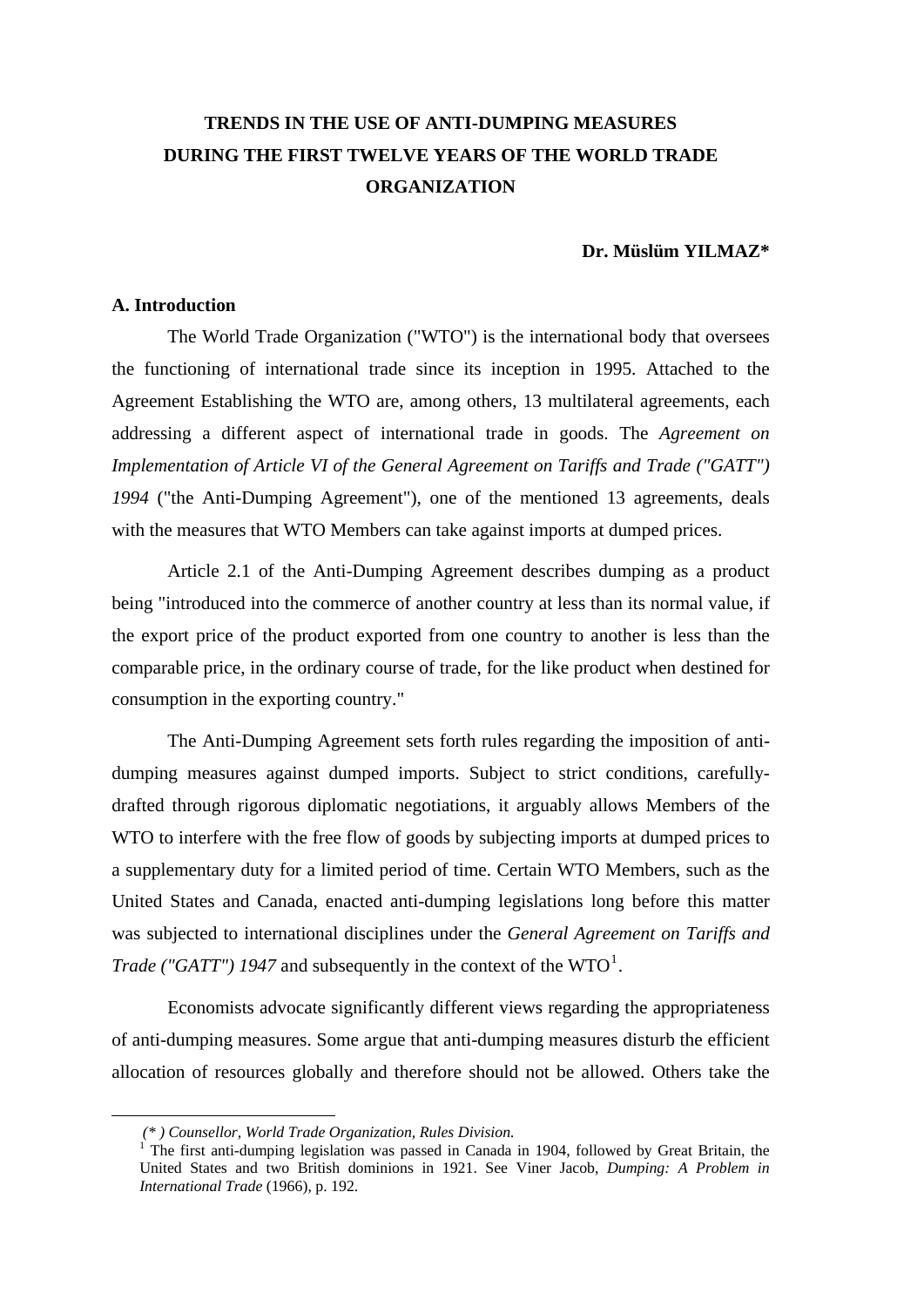position that importing countries should be allowed to use these measures to protect their domestic industries from the injurious effects of dumped imports which may access their markets more easily after the tariff reduction commitments made under the auspices of GATT/WTO.

this organization. This paper does not undertake to revisit this longstanding debate. The Anti-Dumping Agreement has been in existence since the inception of the WTO in 1995<sup>[2](#page-1-0)</sup> and has been applied quite frequently by a growing number of WTO Members. Taking this reality as given, in this article, we only intend to analyse the changing patterns in the use of anti-dumping measures by WTO Members during the first twelve years of

 The first section contains a comparative analysis of the data regarding the initiation of anti-dumping investigations between 1990-1994 and 1995-2006. The second section compares trends with regard to the imposition of anti-dumping measures imposed during the same two periods. The third section deals with the sectors most frequently targeted by anti-dumping measures. Finally, the last section analyses the levels of development of the countries imposing anti-dumping measures and those affected by them.

 Our analysis is based on the WTO data, which may be accessed through this organization's website.[3](#page-1-1)

# **B. Trends with respect to initiations of anti-dumping investigations by importing member**

 Table 1 illustrates initiations of anti-dumping investigations by importing Member between 1995-2006. Altogether the top 16 countries in Table 1 account for 90 per cent of all initiations in this period. Of those, 11 are developing countries. In terms of percentages, developing countries within the top 16 account for 53 per cent of all initiations.

1

<span id="page-1-1"></span><span id="page-1-0"></span> $2$  The first time a separate anti-dumping code was enacted under the auspices of the GATT was after the Kennedy Round of trade negotiations. See Trebilcock Michael J. and Howse Robert, *The Regulation of International Trade* (1999), p. 167.

 $h<sup>3</sup>$ http://www.wto.org/english/tratop\_e/adp\_e/adp\_e.htm.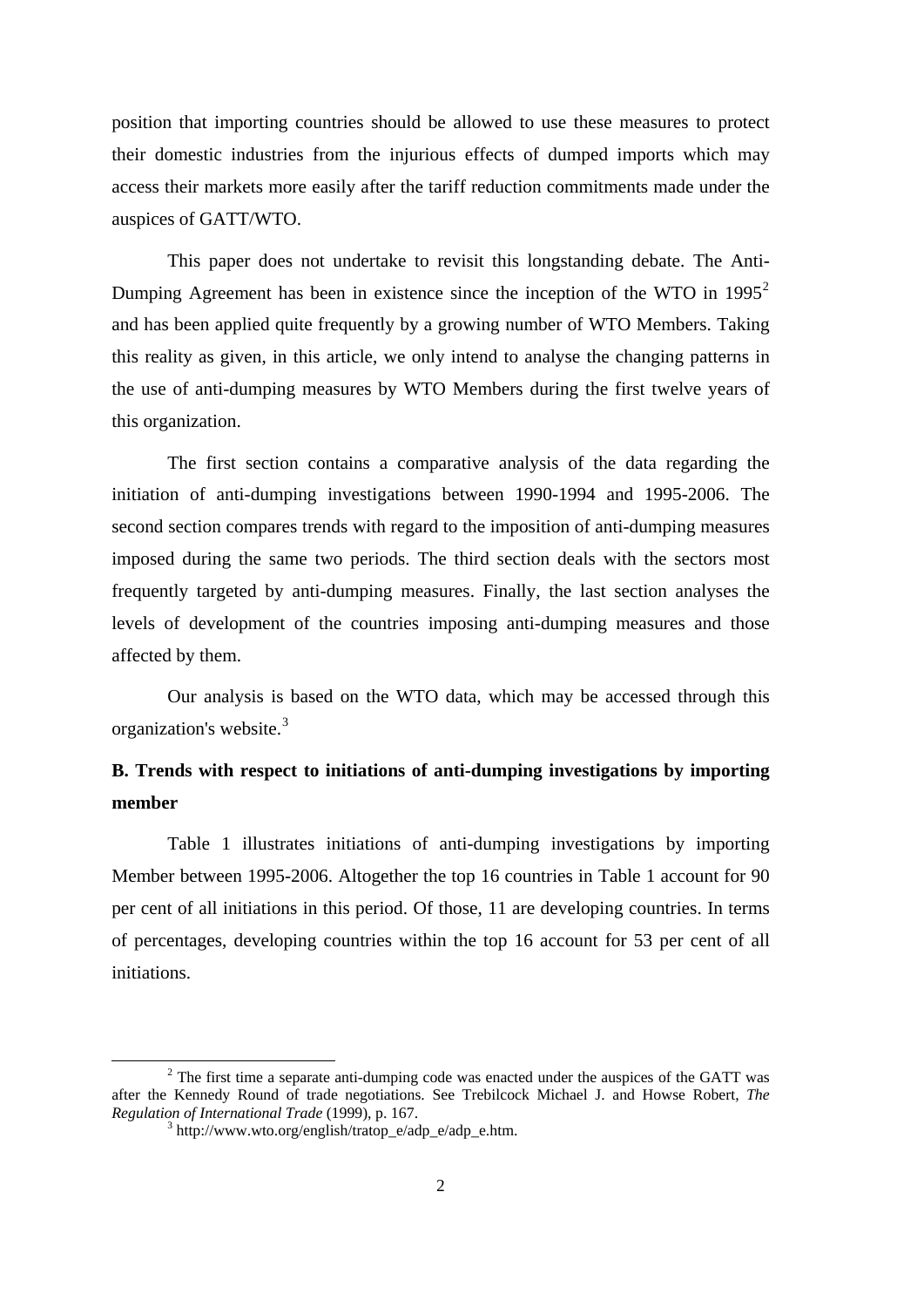Top 10 of the table, accounting cumulatively for  $76<sup>4</sup>$  $76<sup>4</sup>$  $76<sup>4</sup>$  per cent of all initiations, now include only four developed countries, i.e. the United States ("US"), the European Communities ("EC"), Australia and Canada. India has been the most active user, with 457 initiations in this period, i.e. 15 per cent of all initiations, followed by the US and the EC. The other active users among developing countries are Argentina and South Africa, each accounting for 7 per cent and Brazil, China and Turkey each accounting for 4 per cent.

 This overview of Table 1, therefore, clearly shows that developing country Members of the WTO have taken the lead with respect to initiating anti-dumping investigations in the first twelve years of this organization.

 In order to have a better understanding of the changes in the pattern of the use of anti-dumping measures, we found it useful to compare the data relating to the first twelve years of the WTO with the data pertaining to the five years immediately preceding its inception, i.e. the period between 1990-1994, provided in Table 2 below. Several observations can be made based on a comparison of Tables 1 and 2.

 Firstly, the number of WTO/GATT Members accounting for the lion's share of initiations seems to have come down in the period 1995-2006. Table 2 shows that the ten most frequent users of anti-dumping measures accounted for 92 per cent of all initiations in the period 1990-1994. We recall that this number came down to 76 per cent in the period 1995-2006. This indicates that anti-dumping is now being used by a much larger number of countries, most of which are developing countries. Secondly, the composition of the most active users seems to have changed dramatically. Of the top ten in the period 1990-1994, five were developing countries, whereas they are now six in the top ten in the period 1995-2006. Furthermore, the weight of developing countries in the overall initiation figures in the top ten has changed significantly. Developing countries accounted for only 25 per cent of all initiations between 1990- 1994, whereas their share increased to 41 per cent in the first twelve years of the WTO.

 In addition to these general observations, a closer look to the case of some developing countries may also be informative. Clearly India deserves the priority in this regard. This country did not initiate any investigation in 1990, 1991 and 1993. It

1

<span id="page-2-0"></span><sup>&</sup>lt;sup>4</sup> Due to rounding, aggregate figures mentioned in our analysis may deviate from the figures provided in the tables.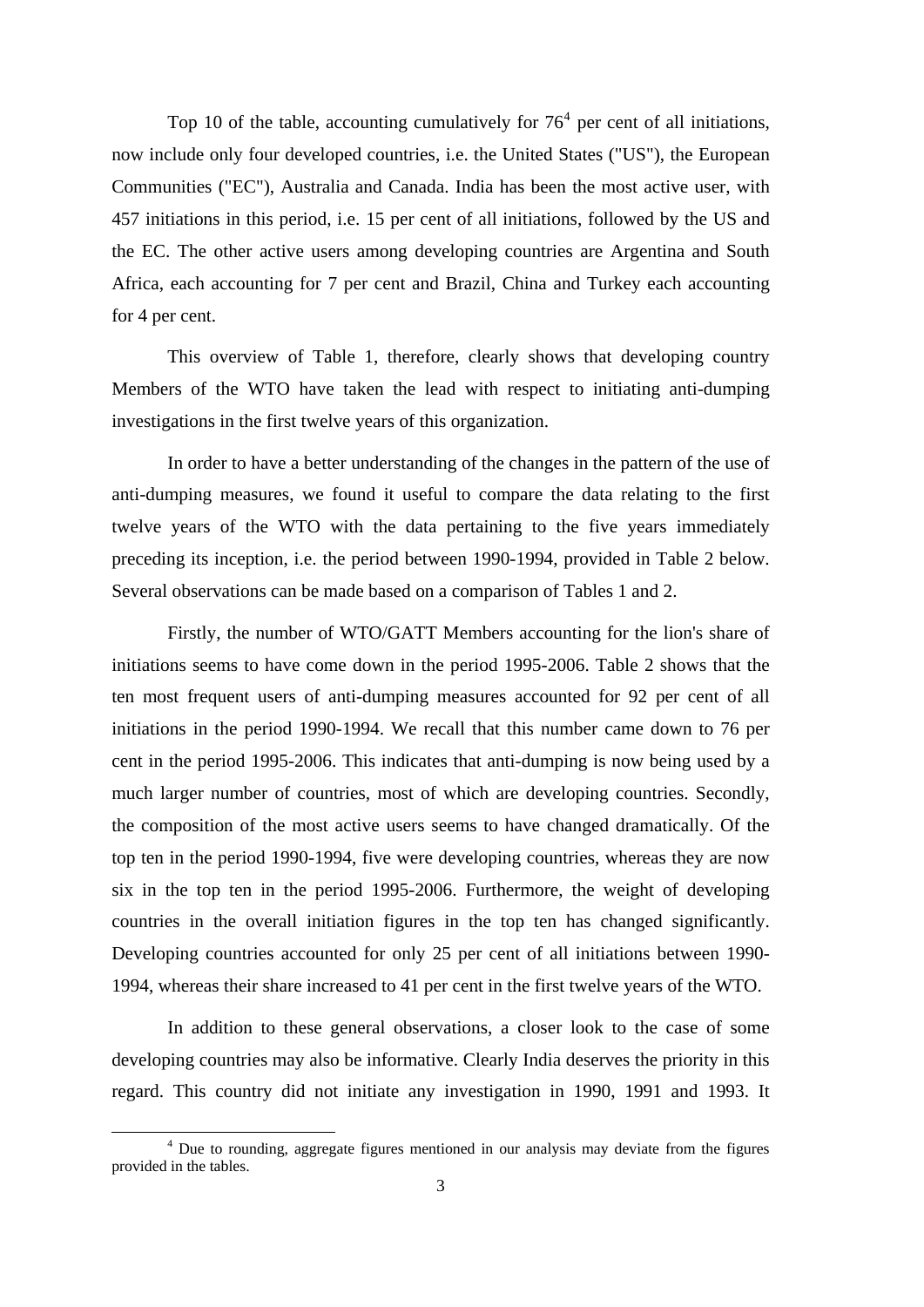initiated 8 investigations in 1992 and 7 in 1994, bringing its total initiations to 15 between 1990-1994, i.e. 1 per cent of all initiations. Between 1995-2006, however, India became the most active user as far as initiations are concerned, accounting for 15 per cent of all initiations. South Africa also deserves to be mentioned in that it increased its share in initiations from 1 per cent in 1990-1994 up to 7 per cent in 1995-2006.

 Other interesting examples among developing countries are Thailand which increased the number of its initiations from 3 to 37 between these two periods, Peru from 3 to 63 and South Korea from 19 to 88.

 One last category of developing countries that we must mention is those that were completely out of the picture between 1990-1994, which subsequently became relatively active with respect to the initiation of anti-dumping investigations. The first is China. Although China did not show up at all in the list for the period 1990-1994, it became number 9 active user with respect to initiations between 1995-2006. Among others, this category also includes countries such as Indonesia, Egypt and Malaysia, with Indonesia and Egypt now accounting for 2 per cent of all initiations each and Malaysia for 1 per cent.

| Importing<br>Country | 1995             | 1996           | 997            | 1998           | 1999           | 2000           | 2001 | 2002           | 2003           | 2004           | 2005           | 2006           | Totals | $\%$           |
|----------------------|------------------|----------------|----------------|----------------|----------------|----------------|------|----------------|----------------|----------------|----------------|----------------|--------|----------------|
| India                | 6                | 21             | 13             | 28             | 64             | 41             | 79   | 81             | 46             | 21             | 28             | 29             | 457    | 15             |
| <b>United States</b> | 14               | 22             | 15             | 36             | 47             | 47             | 75   | 35             | 37             | 26             | 12             | 7              | 373    | 12             |
| European             |                  |                |                |                |                |                |      |                |                |                |                |                |        |                |
| Communities          | 33               | 25             | 41             | 22             | 65             | 32             | 28   | 20             | 7              | 30             | 25             | 34             | 362    | 12             |
| Argentina            | 27               | 22             | 14             | 8              | 23             | 45             | 26   | 14             |                | 12             | 12             | 15             | 219    | $\overline{7}$ |
| South Africa         | 16               | 33             | 23             | 41             | 16             | 21             | 6    | $\overline{4}$ | 8              | 6              | 23             | 3              | 200    | 7              |
| Australia            | 5                | 17             | 42             | 13             | 24             | 15             | 23   | 16             | 8              | 9              | 7              | 10             | 189    | 6              |
| Canada               | 11               | 5              | 14             | 8              | 18             | 21             | 25   | 5              | 15             | 11             | $\mathbf{1}$   | 8              | 142    | 5              |
| <b>Brazil</b>        | 5                | 18             | 11             | 18             | 16             | 11             | 17   | 8              | 4              | 8              | 6              | 12             | 134    | $\overline{4}$ |
| China, P.R.          | $\boldsymbol{0}$ | $\overline{0}$ | $\overline{0}$ | $\overline{0}$ | $\overline{0}$ | 6              | 14   | 30             | 22             | 27             | 24             | 10             | 133    | $\overline{4}$ |
| Turkey               | $\boldsymbol{0}$ | $\overline{0}$ | 4              |                | 8              | 7              | 15   | 18             | 11             | 25             | 12             | 8              | 109    | $\overline{4}$ |
| Mexico               | $\overline{4}$   | $\overline{4}$ | 6              | 12             | 12             | 6              | 5    | 10             | 14             | 6              | $\tau$         | 6              | 92     | 3              |
| Korea, Rep. of       | 4                | 13             | 15             | 3              | 6              | $\overline{2}$ | 4    | 9              | 18             | 3              | 4              | $\overline{7}$ | 88     | 3              |
| Indonesia            | $\boldsymbol{0}$ | 11             | 5              | 8              | 8              | 3              | 4    | $\overline{4}$ | 12             | 5              | $\overline{0}$ | 5              | 65     | $\sqrt{2}$     |
| Peru                 | $\overline{2}$   | 8              | $\overline{2}$ | 3              | 8              | $\mathbf{1}$   | 8    | 13             | $\overline{4}$ | 7              | $\overline{4}$ | 3              | 63     | $\sqrt{2}$     |
| Egypt                | $\overline{0}$   | $\overline{0}$ | 7              | 14             | 5              | $\mathbf{1}$   | 7    | 3              |                | $\overline{0}$ | 12             | 8              | 58     | $\sqrt{2}$     |
| New Zealand          | 10               | 4              | 5              |                | 4              | 9              | 1    | $\overline{2}$ | 5              | 5              | $\overline{0}$ |                | 47     | $\mathbf{2}$   |

**Table 1: Initiations By Importing Country 1995-2006**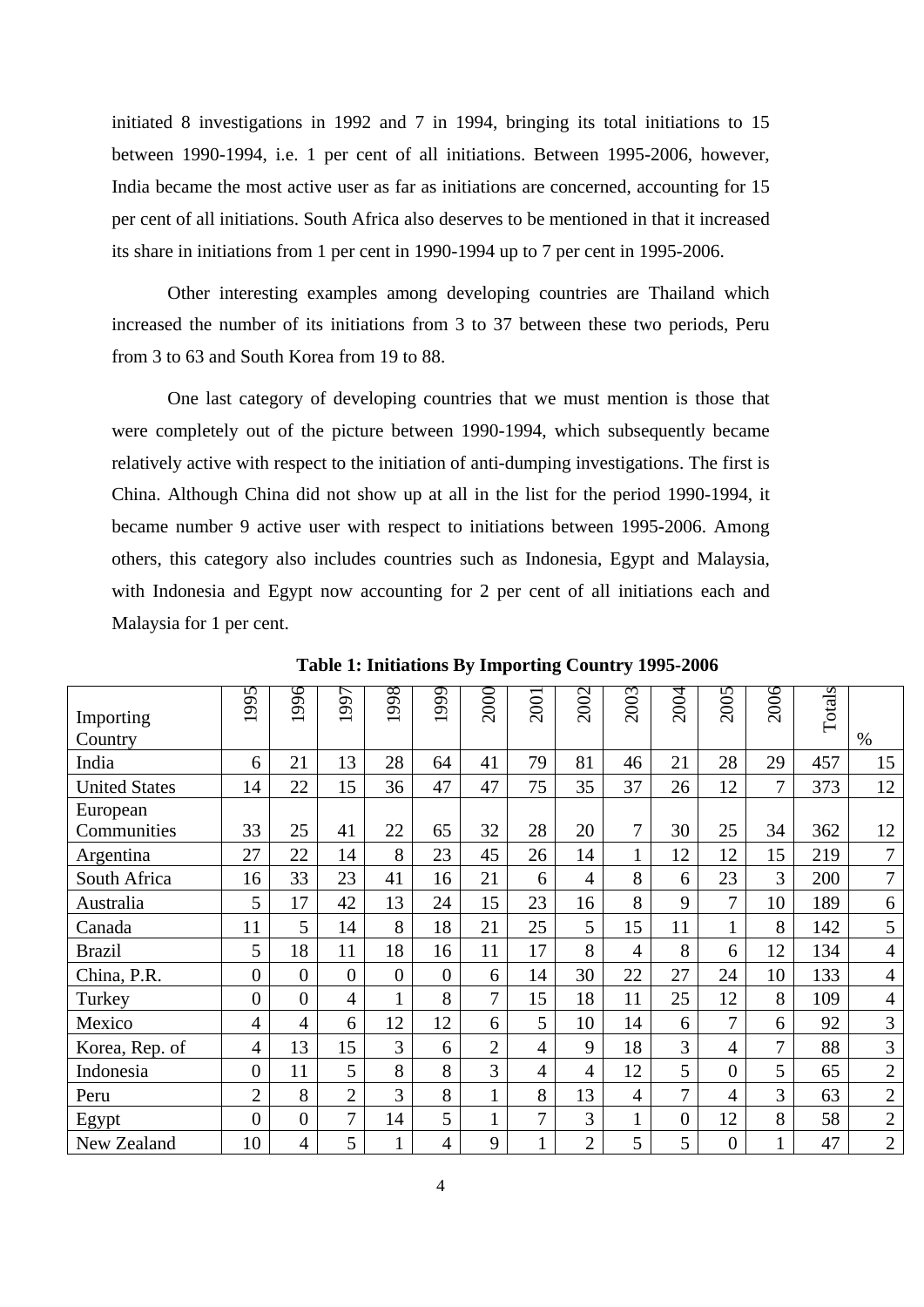| Thailand |                |                                          |     |             | v                 | v   | ັ   | $\bigcap$ 1<br>∠⊥ | ັ            | ັ                             |     | ັ              | $\gamma$ $\tau$<br>، ب |                     |
|----------|----------------|------------------------------------------|-----|-------------|-------------------|-----|-----|-------------------|--------------|-------------------------------|-----|----------------|------------------------|---------------------|
| Malaysia | ັ              | ∽                                        |     |             | ◠<br>∸            |     |     |                   |              | ັ                             |     | 0              | 43                     |                     |
| Others   | $\overline{ }$ | $\Omega$                                 | ⊥J  | 40          | 29<br>ر ب         | 24  | 23  | 14                | 10           | O                             | 20  | $\overline{ }$ | 234                    | $\Omega$<br>$\circ$ |
| Totals   | 157            | $\mathcal{D} \cap \mathcal{L}$<br>ت کا ک | 243 | つよつ<br>، پ∡ | 255<br><u>JJJ</u> | 292 | 364 | 210<br>◡▴▵        | າາາ<br>∟ب∠ ک | $\bigcap$ 1 $\bigcap$<br>ں آگ | 201 | 194            | 3045                   | 100                 |

**Table 2: Initiations By Importing Country 1990-1994** 

|                             | 1990             | 1991             | 1992           | 1993           | 1994           | Totals |                |
|-----------------------------|------------------|------------------|----------------|----------------|----------------|--------|----------------|
| <b>Importing Country</b>    |                  |                  |                |                |                |        | $\%$           |
| Australia                   | 47               | 68               | 71             | 59             | 15             | 260    | 21             |
| <b>United States</b>        | 34               | 63               | 82             | 32             | 48             | 259    | 21             |
| <b>European Communities</b> | 50               | 29               | 42             | 21             | 43             | 185    | 15             |
| Mexico                      | 11               | 9                | 26             | 66             | 22             | 134    | 11             |
| Canada                      | 15               | 11               | 46             | 25             | $\overline{2}$ | 99     | 8              |
| <b>Brazil</b>               | $\overline{2}$   | 7                | 9              | 40             | 9              | 67     | 5              |
| Argentina                   | $\overline{0}$   | $\mathbf{1}$     | 14             | 28             | 17             | 60     | 5              |
| New Zealand                 | $\mathbf{1}$     | 9                | 14             | $\overline{0}$ | 6              | 30     | $\overline{2}$ |
| Turkey                      | $\overline{0}$   | $\overline{0}$   | $\overline{0}$ | 7              | 21             | 28     | $\overline{2}$ |
| Poland                      | $\overline{0}$   | 24               | $\overline{0}$ | $\overline{0}$ | $\overline{0}$ | 24     | $\overline{2}$ |
| Korea, Rep. of              | 5                | $\overline{0}$   | 5              | 5              | 4              | 19     | $\overline{2}$ |
| South Africa                | $\overline{0}$   | $\overline{0}$   | $\overline{0}$ | $\overline{0}$ | 16             | 16     | $\mathbf{1}$   |
| India                       | $\overline{0}$   | $\overline{0}$   | 8              | $\overline{0}$ | 7              | 15     | $\mathbf{1}$   |
| Thailand                    | $\boldsymbol{0}$ | $\boldsymbol{0}$ | $\overline{0}$ | 3              | $\overline{0}$ | 3      | $\overline{0}$ |
| Peru                        | $\overline{0}$   | $\overline{0}$   | $\overline{0}$ | $\overline{0}$ | 3              | 3      | $\overline{0}$ |
| Others                      | $\overline{2}$   | 7                | 8              | 16             | 16             | 49     | 4              |
| Totals                      | 167              | 228              | 325            | 302            | 229            | 1251   | 100            |

# **C. Trends with respect to the imposition of definitive anti-dumping measures[5](#page-4-0) by importing member**

 In order to undertake as thorough as possible an analysis and to place the initiation figures in context, we compared them with the figures relating to the imposition of definitive anti-dumping measures in the same two periods used above. To be consistent with our analysis regarding initiations, we analyzed data pertaining to impositions of definitive measures in the period 1995-2006 and then compared them with the data for 1990-1994.

<span id="page-4-0"></span> $rac{1}{5}$  We use the term "definitive anti-dumping measures" to refer to definitive duties as well as price undertakings accepted by investigating authorities pursuant to Article 8 of the Anti-Dumping Agreement.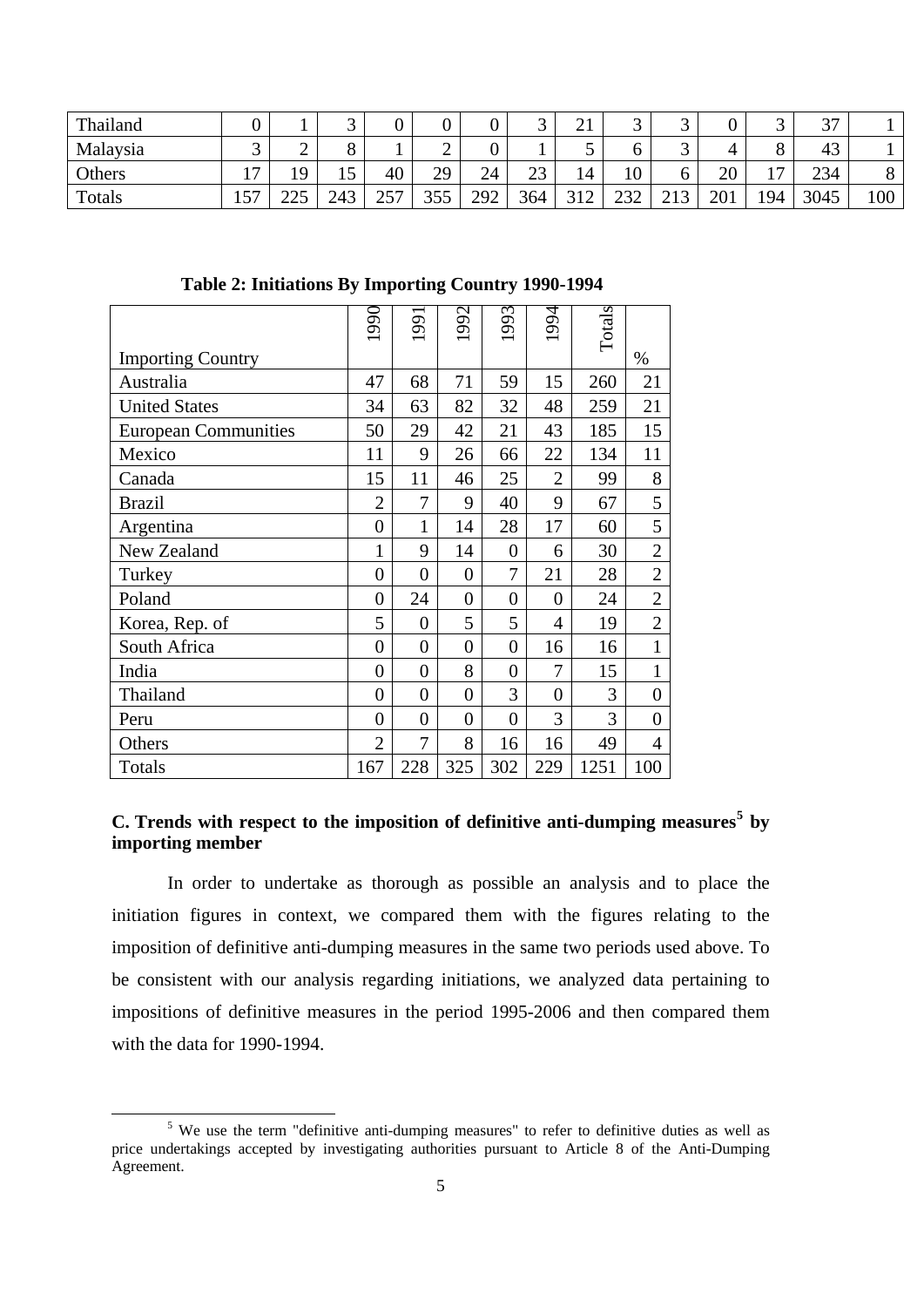Table 3 contains data regarding definitive measures imposed in the period 1995- 2006. It shows that the top ten most active users of anti-dumping measures in this period accounted for 78 per cent of all impositions. The six developing countries in the top ten accounted for 46 per cent of all impositions. That is, developing countries' share has been considerably larger that that of developed countries. Table 4 indicates that in the period between 1990-1994, top ten active users of anti-dumping measures accounted for 97 per cent of all impositions. Five of them were developing countries which altogether accounted for only 18 per cent of all impositions.

 On the basis of these data, our observations regarding the imposition of definitive anti-dumping measures have to be considerably similar to those regarding initiations. Firstly, as in the case of initiations, here too the number of the users of antidumping measures went up significantly within the first twelve years of the WTO, compared to the period between 1990-1994. The share of the ten most active users declined to 78 per cent in 1995-2006 from 97 per cent in 1990-1994. Secondly, the composition of the active users also seems to have changed. The number of developing countries within the top ten went from five up to six. Here too the increase in their share in total impositions was far more remarkable than the increase in their number: developing countries accounted for 46 per cent of all impositions between 1995-2006 whereas they only accounted for 18 per cent between 1990-1994.

 Clearly, the data on the imposition of definitive anti-dumping measures confirm our observation in connection with the initiation of investigations that developing countries have become the main users of these measures in the post-WTO period.

 We also note that the composition of the developing countries is almost the same in the top ten of the initiations and impositions in the post-WTO period, except that there are slight differences with respect to the rankings of China, Brazil, Turkey and Mexico.

|                             | 56<br>$\sigma$<br>$\overline{\phantom{0}}$ | ७<br>Ō<br>Ö<br>$\overline{\phantom{0}}$ | Ò<br>$\sigma$<br>$\overline{\phantom{0}}$ | 98<br>Ō<br>$\overline{\phantom{0}}$ | 90<br>Ō<br>$\overline{\phantom{0}}$ | 2000 | $\overline{\phantom{0}}$<br>$200^\circ$ | 2002 | 2003 | 2004 | 2005 | 2006 | s<br>ctal<br>⊢ |               |
|-----------------------------|--------------------------------------------|-----------------------------------------|-------------------------------------------|-------------------------------------|-------------------------------------|------|-----------------------------------------|------|------|------|------|------|----------------|---------------|
| <b>Importing Country</b>    |                                            |                                         |                                           |                                     |                                     |      |                                         |      |      |      |      |      |                | %             |
| India                       | −                                          | ⌒<br>∸                                  | ð                                         | 22                                  | 23                                  | 52   | 38                                      | 64   | 53   | 29   | 17   | 16   | 331            |               |
| <b>United States</b>        | 33                                         | 12                                      | 20                                        | 12                                  | 24                                  | 31   | 33                                      | 25   | 12   | 14   | 18   |      | 239            | 12            |
| <b>European Communities</b> | $\leq$                                     | 23                                      | 23                                        | 28                                  | 18                                  | 41   | 13                                      | 25   |      | 10   | 21   | 12   | 23             | 12<br>$\perp$ |

**Table 3: Measures By Importing Country 1995-2006**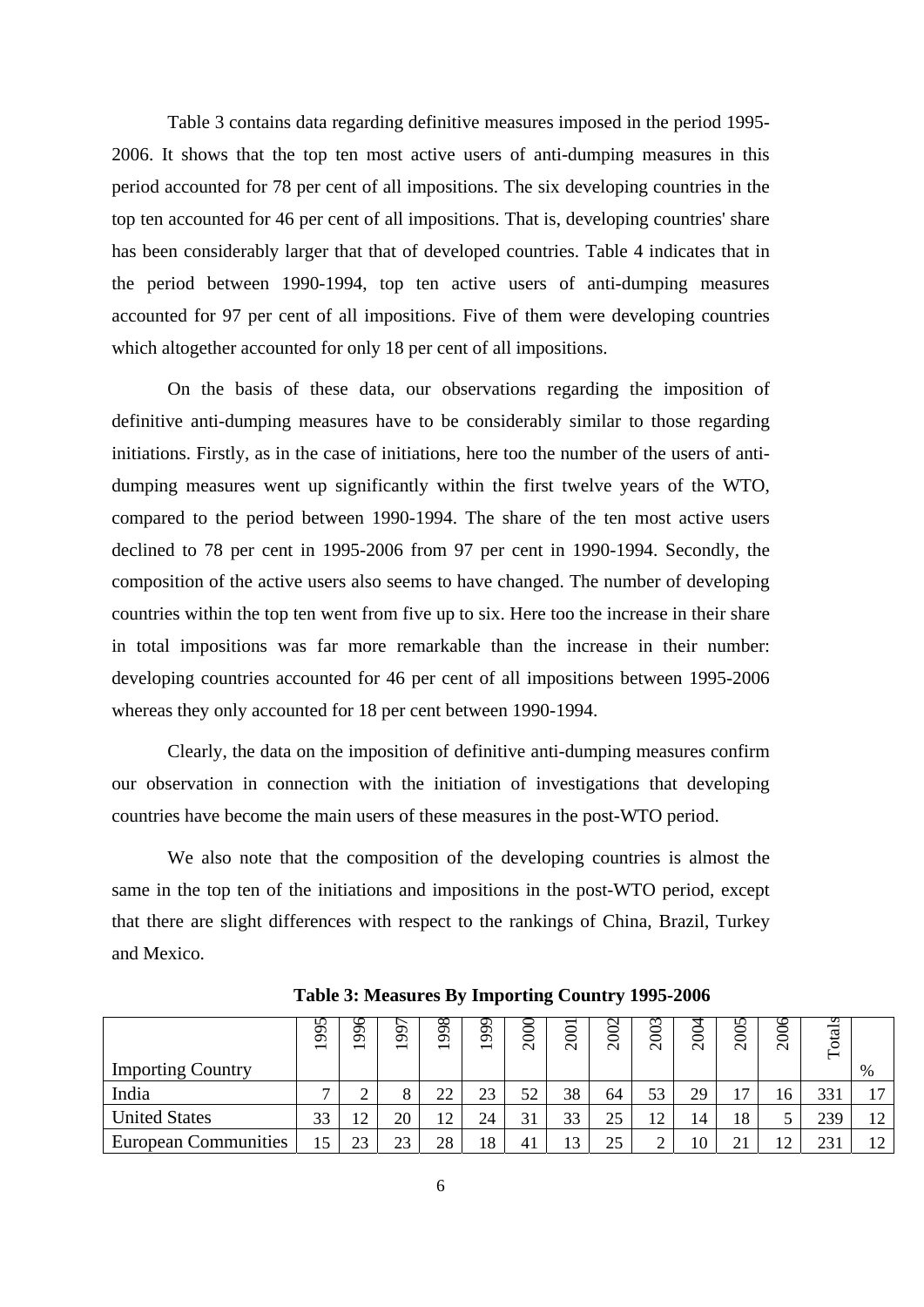| Argentina      | 13             | 20             | 11             | 12             | 9              | 15             | 15             | 24             | 19             |               | 8        | 5        | 152  | 8              |
|----------------|----------------|----------------|----------------|----------------|----------------|----------------|----------------|----------------|----------------|---------------|----------|----------|------|----------------|
| South Africa   | $\overline{0}$ | 8              | 18             | 14             | 35             | 13             | 5              | 15             |                | 4             | $\Omega$ | ⇁        | 120  | 6              |
| Turkey         | 11             | $\Omega$       | $\Omega$       | $\overline{0}$ |                | 8              | 2              | 11             | 28             | 16            | 9        | 21       | 107  | 6              |
| China, P.R.    | $\overline{0}$ | $\Omega$       | $\overline{0}$ | $\overline{0}$ | $\overline{0}$ | $\overline{0}$ | $\overline{0}$ | 5              | 33             | 14            | 16       | 24       | 92   | 5              |
| Canada         | 7              | $\overline{0}$ | $\mathcal{I}$  | 10             | 10             | 14             | 19             | $\overline{0}$ | 5              | 8             | 4        | $\Omega$ | 84   | $\overline{4}$ |
| Mexico         | 16             | 4              | $\mathcal{I}$  | 7              | 7              | 6              | 4              | 4              | $\mathcal{I}$  | $\mathcal{I}$ | 8        | 5        | 82   | 4              |
| Australia      |                |                |                | 17             | 6              | 5              | 10             | 9              | 10             | 4             | 3        | 4        | 71   | $\overline{4}$ |
| <b>Brazil</b>  | 2              | 6              | 2              | 14             | 5              | 9              | 13             | 5              | $\overline{2}$ | 5             | 3        | $\Omega$ | 66   | 3              |
| Korea, Rep. of | $\overline{0}$ | 5              | 10             | 8              | $\overline{0}$ | 5              | $\overline{0}$ |                | 4              | 10            | 3        | 8        | 54   | 3              |
| Peru           | 2              | 2              | 3              | $\overline{0}$ | 3              | $\overline{4}$ |                | $\mathcal{I}$  | $\mathbf{r}$   | 8             | 3        | 4        | 44   | $\overline{2}$ |
| Egypt          | $\overline{0}$ | $\Omega$       | $\overline{0}$ | 5              | 13             | $\overline{0}$ | $\overline{0}$ | $\tau$         | $\overline{4}$ |               | $\theta$ | 12       | 42   | 2              |
| Others         | 12             | 9              | 15             | 21             | 31             | 24             | 14             | 14             | 34             | 20            | 18       | 14       | 226  | 12             |
| Totals         | 119            | 92             | 125            | 170            | 185            | 227            | 167            | 216            | 221            | 151           | 131      | 137      | 1941 | 100            |

**Table 4: Measures By Importing Country 1990-1994**

|                             | 1990           | 991<br>$\overline{\phantom{0}}$ | 1992           | 1993           | 1994           | Totals |                |
|-----------------------------|----------------|---------------------------------|----------------|----------------|----------------|--------|----------------|
| <b>Importing Country</b>    |                |                                 |                |                |                |        | $\%$           |
| <b>United States</b>        | 17             | 17                              | 23             | 46             | 28             | 131    | 26             |
| <b>European Communities</b> | 16             | 19                              | 18             | 20             | 20             | 93     | 18             |
| Australia                   | 6              | 23                              | 35             | 13             | 14             | 91     | 18             |
| Canada                      | 7              | 12                              | 9              | 25             | 21             | 74     | 14             |
| Mexico                      | 3              | 10                              | 7              | 8              | 25             | 53     | 10             |
| <b>Brazil</b>               | $\overline{0}$ | $\overline{2}$                  | 9              | 6              | 3              | 20     | 4              |
| New Zealand                 | $\theta$       | 5                               | 11             | $\overline{0}$ | $\overline{0}$ | 16     | 3              |
| Korea, Rep. of              | $\overline{0}$ | $\overline{2}$                  | $\overline{0}$ | 4              | 3              | 9      | $\overline{2}$ |
| Others                      | 1              | $\overline{0}$                  | $\overline{4}$ | 5              | 14             | 24     | 5              |
| Totals                      | 50             | 90                              | 116            | 127            | 128            | 511    | 100            |

#### **D. Sectors affected by anti-dumping measures**

 Tables 5 and 6 show sectors affected by anti-dumping measures in the periods between 1995-2006 and 1990-1994, respectively. It may be observed that the list of the most affected sectors did not change significantly over time. Metals are on top of both tables, followed by chemicals. What is perhaps more interesting is the fact that the share of these two categories in the overall impositions remained more or less the same. Metals accounted for 31 per cent of all impositions both between 1990-1994 and 1995- 2006. Chemicals accounted for 20 per cent in both periods. Textiles accounted for 7 per cent between 1990-1994 and 8 per cent between 1995-2006.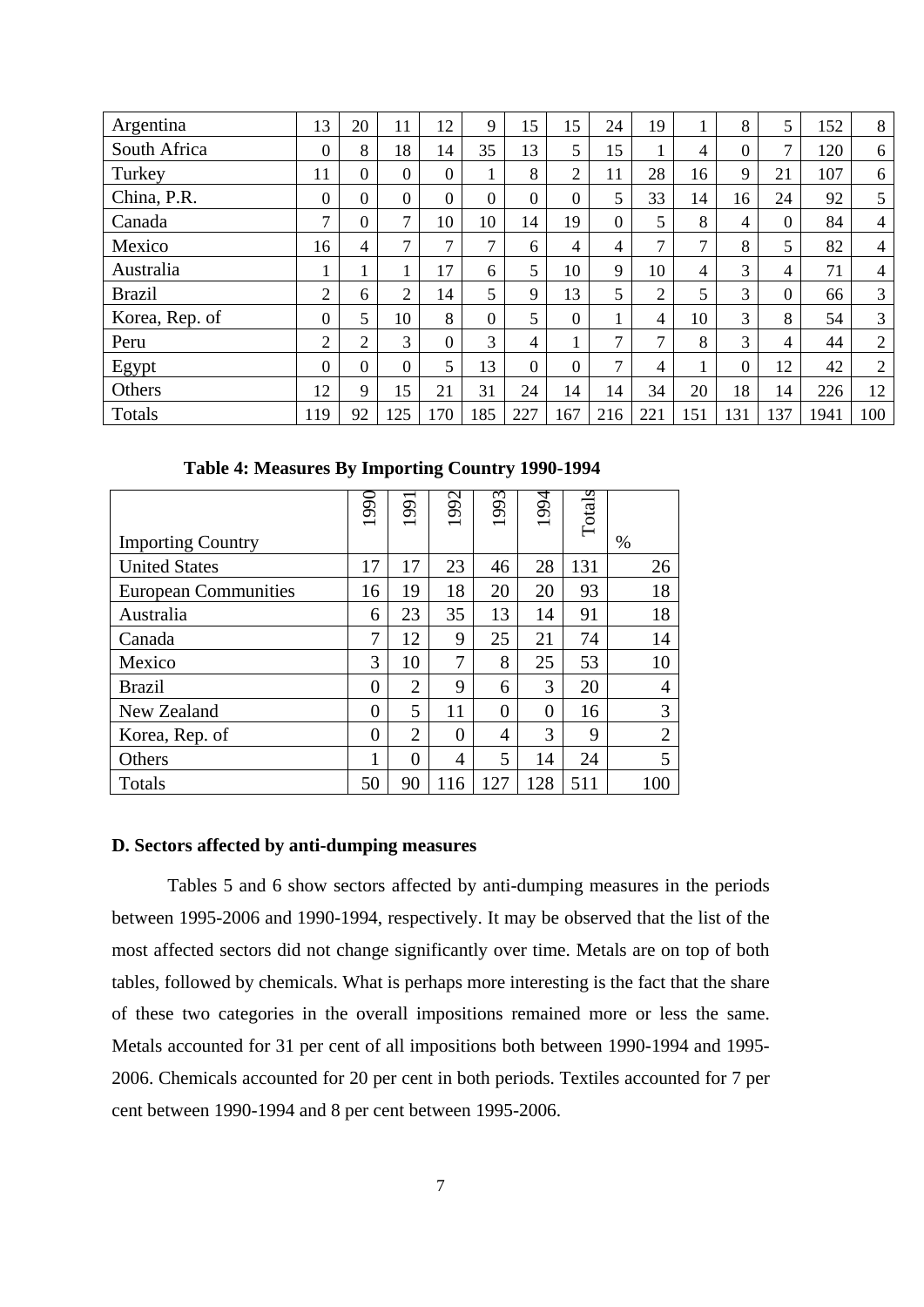The only change in terms of the rankings of the products affected by antidumping measures was observed between plastics and machinery. Between 1990-1994, plastics were number four, accounting for 9 per cent of all impositions whereas they became number three between 1995-2006 and accounted for 13 per cent. Machinery, on the other hand, was number three between 1990-1994 accounting for 12 per cent, but its share dropped to 7 per cent between 1995-2006.

|                 | 1995             | 1996           | 1997           | 1998           | 1999         | 2000           | 2001           | 2002           | 2003           | 2004           | 2005           | 2006           | Totals |                |
|-----------------|------------------|----------------|----------------|----------------|--------------|----------------|----------------|----------------|----------------|----------------|----------------|----------------|--------|----------------|
| Sector          |                  |                |                |                |              |                |                |                |                |                |                |                |        | $\%$           |
| Metals and      |                  |                |                |                |              |                |                |                |                |                |                |                |        |                |
| metal products  | 49               | 24             | 45             | 57             | 82           | 79             | 64             | 60             | 65             | 38             | 23             | 15             | 601    | 31             |
| Chemical        |                  |                |                |                |              |                |                |                |                |                |                |                |        |                |
| products        | 18               | 12             | 21             | 13             | 14           | 49             | 37             | 56             | 66             | 42             | 30             | 25             | 383    | 20             |
| Plastic and     |                  |                |                |                |              |                |                |                |                |                |                |                |        |                |
| rubber products | 10               | 11             | 13             | 14             | 26           | 23             | 11             | 24             | 48             | 23             | 23             | 28             | 254    | 13             |
| Textiles        | $\overline{4}$   | 8              | 9              | $\overline{2}$ | 21           | 24             | 9              | 29             | $\overline{2}$ | 14             | 13             | 23             | 158    | 8              |
| Machinery,      |                  |                |                |                |              |                |                |                |                |                |                |                |        |                |
| electrical      |                  |                |                |                |              |                |                |                |                |                |                |                |        |                |
| appliances      | 8                | 17             | 16             | 28             | 3            | 13             | 11             | 15             | $\overline{7}$ | 6              | 12             | 9              | 145    | $\overline{7}$ |
| Pulp and paper  | $\overline{2}$   | $\overline{0}$ | $\overline{2}$ | 23             | 5            | 9              | $\overline{2}$ | 6              | 10             | 4              | 10             | $\overline{7}$ | 80     | $\overline{4}$ |
| Cement, glass,  |                  |                |                |                |              |                |                |                |                |                |                |                |        |                |
| ceramics        | 3                | 3              | $\mathbf{1}$   | 5              | 5            | $\overline{7}$ | $\mathbf{1}$   | $\overline{2}$ | 11             | $\overline{4}$ | 4              | $\overline{7}$ | 53     | 3              |
| Miscellaneous   |                  |                |                |                |              |                |                |                |                |                |                |                |        |                |
| manufactured    |                  |                |                |                |              |                |                |                |                |                |                |                |        |                |
| articles        | $\overline{7}$   | 3              | $\overline{7}$ | 3              | 3            | 5              | $\overline{2}$ | 6              | $\overline{4}$ | $\overline{4}$ | $\overline{2}$ | 6              | 52     | 3              |
| Mineral         |                  |                |                |                |              |                |                |                |                |                |                |                |        |                |
| products        | $\boldsymbol{0}$ | $\mathbf{1}$   | $\overline{2}$ | 3              | $\mathbf{1}$ | 5              | 11             | 8              | $\mathbf{1}$   | 10             | $\overline{0}$ | $\overline{0}$ | 42     | $\sqrt{2}$     |
| Vegetable       |                  |                |                |                |              |                |                |                |                |                |                |                |        |                |
| products        | 4                | $\mathbf{1}$   | 1              | $\overline{4}$ | 3            | $\mathbf{1}$   | $\overline{4}$ | $\overline{2}$ | 1              | $\Omega$       | $\overline{2}$ | $\overline{7}$ | 30     | $\sqrt{2}$     |
| Others          | 14               | 12             | 8              | 18             | 22           | 12             | 15             | 8              | 6              | 6              | 12             | 10             | 143    | $\overline{7}$ |
| Totals          | 119              | 92             | 125            | 170            | 185          | 227            | 167            | 216            | 221            | 151            | 131            | 137            | 1941   | 100            |

**Table 5: Sectors Affected By Anti-Dumping Measures 1995-2006** 

#### **Table 6: Sectors Affected By Anti-Dumping Measures 1990-1994**

| Sector                           | ğ | 99 | 992 | 993 | 994 |     | % |
|----------------------------------|---|----|-----|-----|-----|-----|---|
| Metals and metal products        |   |    | 19  | 74. | 43  | 158 |   |
| Chemical products                |   | 26 | 18  |     | 27  | 101 |   |
| Machinery, electrical appliances |   |    |     |     |     |     |   |
| Plastic and rubber products      |   |    |     |     |     | 48  |   |
| <b>Textiles</b>                  |   |    |     |     |     | 34  |   |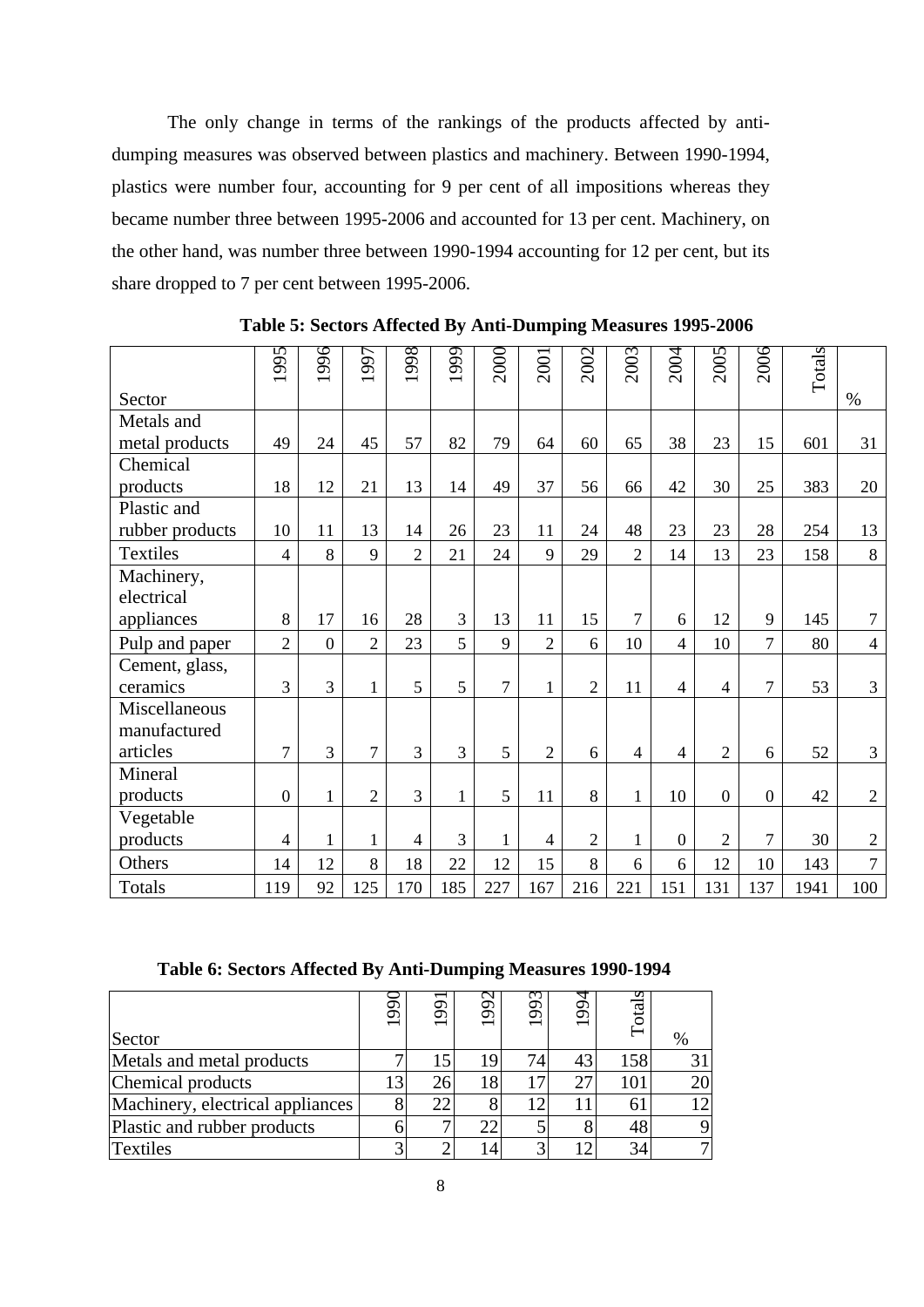| Cement, glass, ceramics         |    |    |     | 3   | 8   | 20  |     |
|---------------------------------|----|----|-----|-----|-----|-----|-----|
| Mineral products                |    |    |     |     | ◠   | 17  |     |
| Pulp and paper                  | 3  |    |     |     | 6   | 15  | 3   |
| Footwear                        | 6  | 0  | 6   |     |     | 14  | 3   |
| Foodstuffs, beverages, spirits, |    |    |     |     |     |     |     |
| tobacco                         |    | 4  | 6   |     |     | 10  |     |
| Miscellaneous manufactures      |    | 4  | 0   |     |     | 10  |     |
| Photographic, precision, timing |    |    |     |     |     |     |     |
| equipment                       |    |    | 3   |     |     |     |     |
| Vehicles                        |    |    | 3   |     |     | 6   |     |
| Vegetable products              |    |    |     |     |     | 3   |     |
| Fats, oils, waxes               |    |    |     |     |     |     |     |
| Arms and ammunition             |    |    | 0   |     |     |     |     |
| Animal products                 |    |    |     |     |     |     |     |
| Wood                            |    |    |     |     |     |     |     |
| Others                          |    |    | 0   |     |     |     |     |
| Totals                          | 50 | 90 | 116 | 127 | 128 | 511 | 100 |

#### **E. Who is targeting whom?**

 Tables 7 and 8 show the breakdown of anti-dumping measures on the basis of the levels of development of the countries imposing them as well as the countries targeted, between 1995-2006 and 1990-1994, respectively.

 The first observation to be made in this context concerns the rate of increase in the total number of measures imposed by developed and developing countries. Between the two periods we analyse here, the number of total measures imposed by developed countries increased by 57 per cent whereas measures by developing countries went up by more than 1177 per cent.

 Above, we observed that the number of countries imposing anti-dumping measures had increased significantly in the post-WTO period. We also observed that the share of developing countries in the total measures imposed went up significantly. The massive rate of increase in the number of measures imposed by developing countries, compared to the increase in the measures imposed by developed countries, is all the more proof that developing countries have become active users of anti-dumping in the first twelve years of the WTO.

 The tables also reveal the interesting fact that developing country Members of the WTO have gradually increased their anti-dumping measures against other developing countries. Although 60 per cent of the measures imposed by developing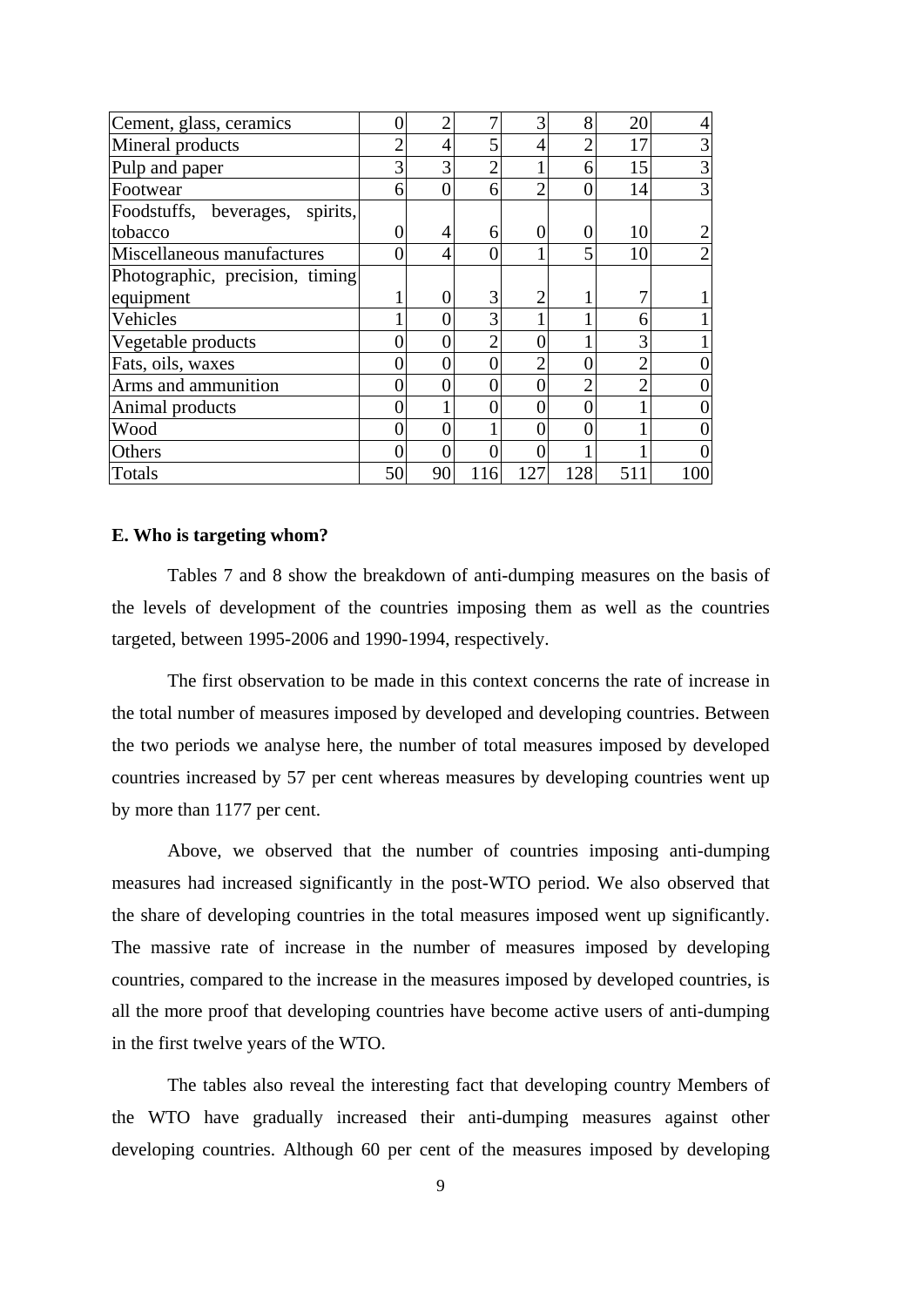countries targeted other developing countries (including countries in transition) between 1990-1994, this rate went up to 73 per cent between 1995-2006. Equally significant is the fact that the rate of measures imposed by developed countries against developing countries also went up between these two periods. It was 64 per cent (including countries in transition) between 1990-1994 and went up to 80 per cent between 1995- 2006. This demonstrates that the more active developing countries became in imposing anti-dumping measure the greater became the number of measures targeting them.

|                                   | Affected       | Countries  |            |                |           | <b>Affected Countries</b><br>% |            |
|-----------------------------------|----------------|------------|------------|----------------|-----------|--------------------------------|------------|
| Countries imposing the<br>measure | Developed      | Developing | Transition | <b>Totals:</b> | Developed | Developing                     | Transition |
| Developed                         | 131            | 398        | 118        | 647            | 20        | 62                             | 18         |
| Developing                        | 340            | 782        | 155        | 1277           | 27        | 61                             | 12         |
| Transition                        | $\overline{2}$ | 5          | 10         | 17             | 12        | 29                             | 59         |
| Totals                            | 473            | 1185       | 283        | 1941           |           |                                |            |

**Table 7: Anti-Dumping Measures By Level Of Development 1995-2006** 

## **Table 8: Anti-Dumping Measures By Level Of Development**

**1990-1994** 

|                                   | Affected  |                   |            |         |           | Affected   |            |
|-----------------------------------|-----------|-------------------|------------|---------|-----------|------------|------------|
|                                   | Countries |                   |            |         |           | Countries  |            |
|                                   |           |                   |            |         |           | %          |            |
| Countries imposing the<br>measure | Developed | <b>Developing</b> | Transition | Totals: | Developed | Developing | Transition |
| Developed                         | 146       | 214               | 51         | 411     | 36        | 52         | 12         |
| Developing                        | 40        | 54                | 6          | 100     | 40        | 54         | 6          |
| Totals                            | 186       | 268               | 57         | 511     |           |            |            |

## **F. Conclusion**

 National legislations designed to counteract the practice of dumping in international trade date back to the beginning of the Twentieth Century. The issue was